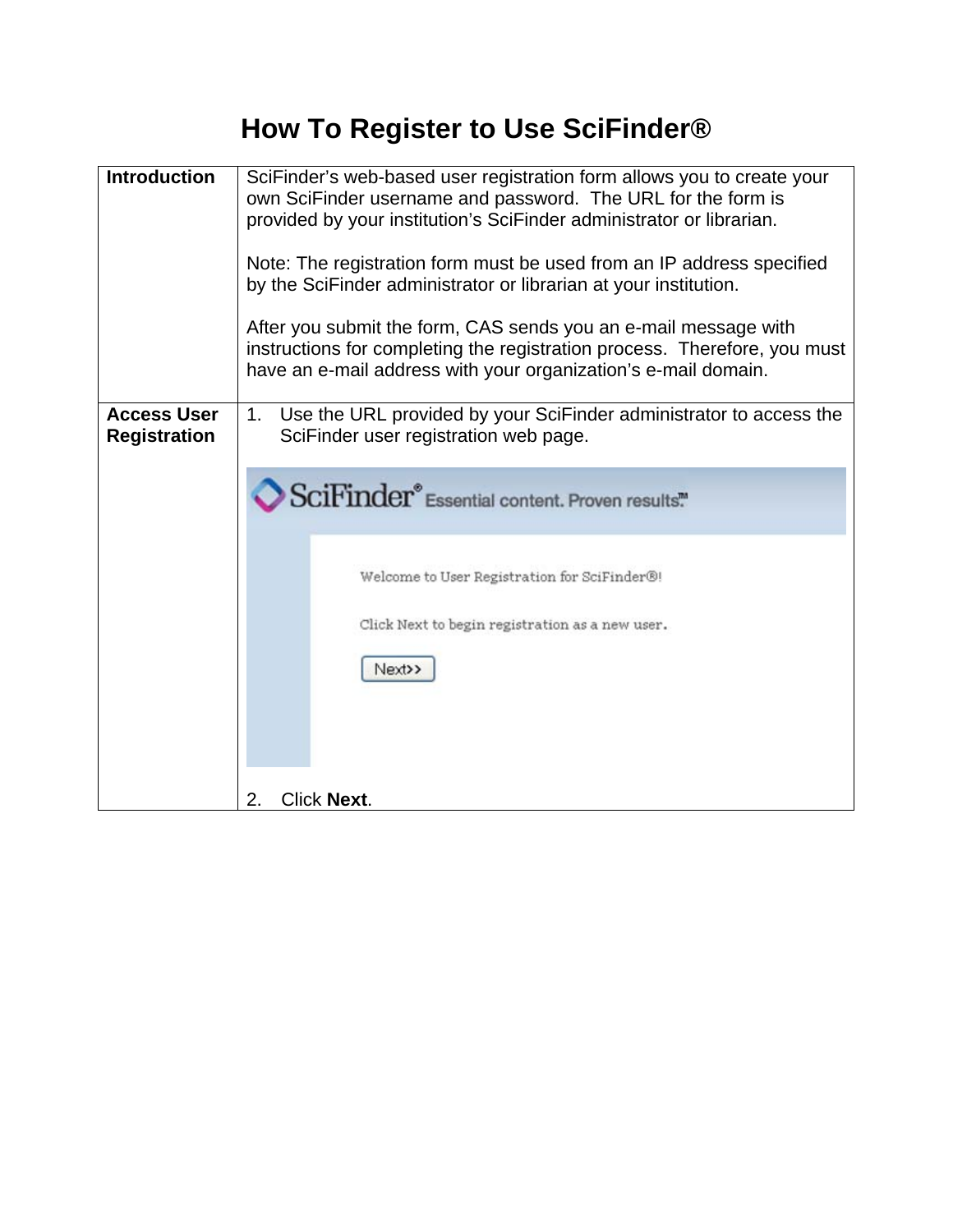|                                                                              | <b>LICENSE AGREEMENT</b>                                                                                                                                                                                                                                                                                                                                                                                                                                                                                                                                                                                                        |
|------------------------------------------------------------------------------|---------------------------------------------------------------------------------------------------------------------------------------------------------------------------------------------------------------------------------------------------------------------------------------------------------------------------------------------------------------------------------------------------------------------------------------------------------------------------------------------------------------------------------------------------------------------------------------------------------------------------------|
| SciFinder® is for Educational use ONLY.                                      |                                                                                                                                                                                                                                                                                                                                                                                                                                                                                                                                                                                                                                 |
|                                                                              | Commercial use of your University account is strictly prohibited.                                                                                                                                                                                                                                                                                                                                                                                                                                                                                                                                                               |
|                                                                              | By clicking the Accept button, I agree to the terms below:                                                                                                                                                                                                                                                                                                                                                                                                                                                                                                                                                                      |
| University.<br>than my University.<br>5. I will not use an automated script. | 1. I am a current faculty, staff member or officially registered student of the<br>2. I will use SciFinder® ONLY for my own academic research.<br>3. I will not use SciFinder® for commercial research or for organizations other<br>4. I will not share my unique username and password with any other individual.<br>6. I may store no more than 5,000 records in electronic form at any one time.<br>Violations of these terms may result in your University losing SciFinder® access.<br>Contact your University's Key Contact for assistance or CAS Customer Care<br>(help(@cas.org) for commercial licensing information. |
|                                                                              |                                                                                                                                                                                                                                                                                                                                                                                                                                                                                                                                                                                                                                 |
|                                                                              | Decline<br>Accept                                                                                                                                                                                                                                                                                                                                                                                                                                                                                                                                                                                                               |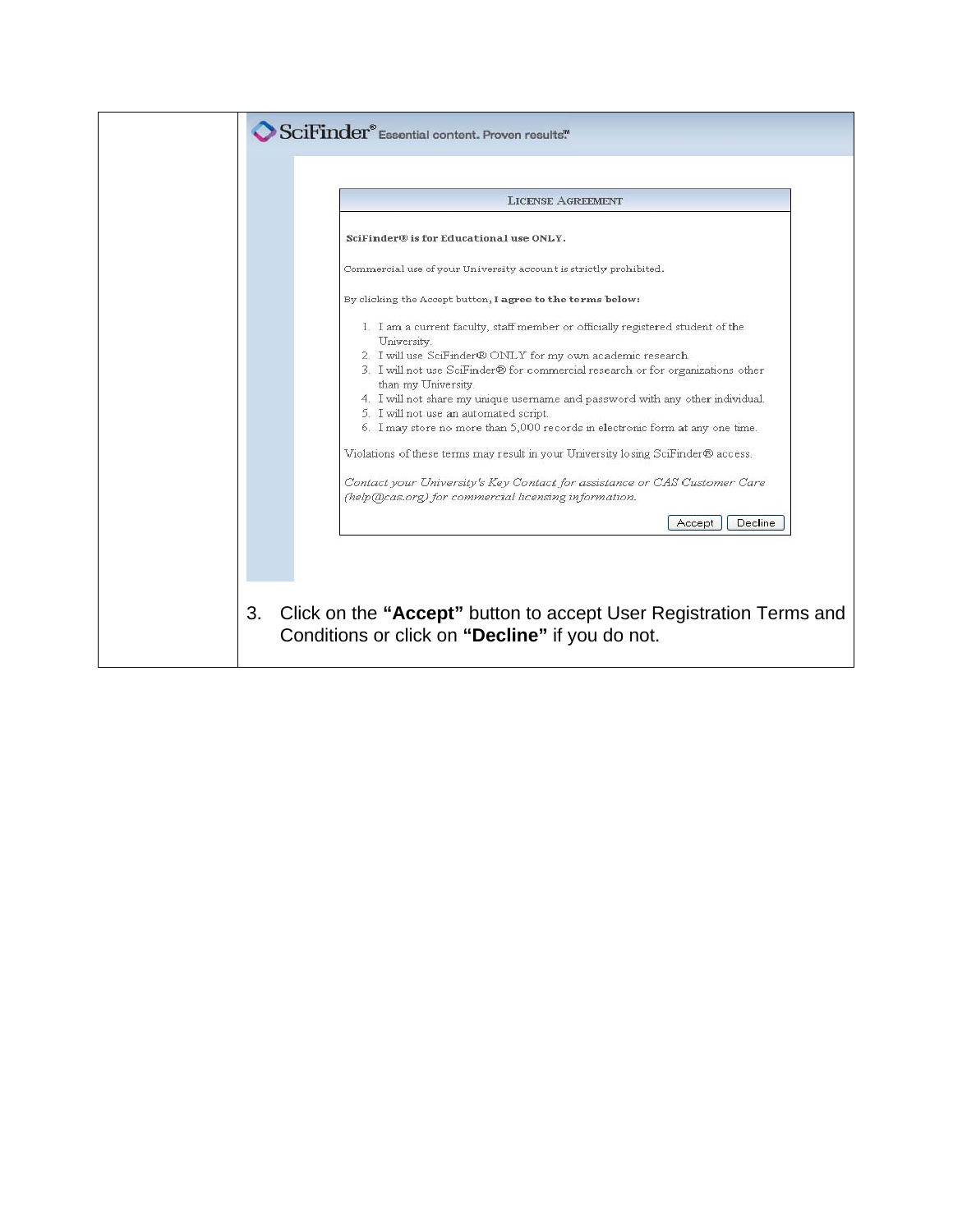| <b>Enter Contact</b><br><b>Information</b> |    |                                                                   | SciFinder® Essential content. Proven results."                                                                                                                                                     |      |
|--------------------------------------------|----|-------------------------------------------------------------------|----------------------------------------------------------------------------------------------------------------------------------------------------------------------------------------------------|------|
|                                            |    | Please provide the following information:<br>$(bold* = required)$ |                                                                                                                                                                                                    |      |
|                                            |    |                                                                   | --CONTACT INFORMATION--                                                                                                                                                                            |      |
|                                            |    | First Name*:                                                      |                                                                                                                                                                                                    |      |
|                                            |    | Last Name*:                                                       |                                                                                                                                                                                                    |      |
|                                            |    | Email*:                                                           |                                                                                                                                                                                                    |      |
|                                            |    | Confirm Email*:                                                   |                                                                                                                                                                                                    |      |
|                                            |    | Phone Number:                                                     |                                                                                                                                                                                                    |      |
|                                            |    | Fax Number:                                                       |                                                                                                                                                                                                    |      |
|                                            |    | Area of Research:                                                 | Select one                                                                                                                                                                                         |      |
|                                            |    | Job Title:                                                        | Select one                                                                                                                                                                                         |      |
|                                            |    |                                                                   |                                                                                                                                                                                                    |      |
|                                            |    |                                                                   | -- USERNAME AND PASSWORD--                                                                                                                                                                         |      |
|                                            |    | Username*:                                                        |                                                                                                                                                                                                    | Tips |
|                                            |    | Password*:                                                        |                                                                                                                                                                                                    |      |
|                                            |    | Re-enter<br>Password*:                                            |                                                                                                                                                                                                    |      |
|                                            |    |                                                                   | --SECURITY INFORMATION--                                                                                                                                                                           |      |
|                                            |    | Security                                                          | Select one                                                                                                                                                                                         | Y    |
|                                            |    | Question*:                                                        | Answer*:                                                                                                                                                                                           |      |
|                                            |    | Why?                                                              |                                                                                                                                                                                                    |      |
|                                            |    | Register>><br>Clear All                                           |                                                                                                                                                                                                    |      |
|                                            |    |                                                                   |                                                                                                                                                                                                    |      |
|                                            | 1. | Enter your contact information.                                   |                                                                                                                                                                                                    |      |
|                                            |    |                                                                   | While only your name and e-mail address are required, the<br>additional information will help CAS better understand SciFinder<br>users, allowing us to improve the products and services we offer. |      |
|                                            | 2. | Specify a username and password.                                  |                                                                                                                                                                                                    |      |
|                                            |    |                                                                   | Your username must be unique and contain 5-15 characters. It<br>can contain only letters or a combination of letters, numbers,                                                                     |      |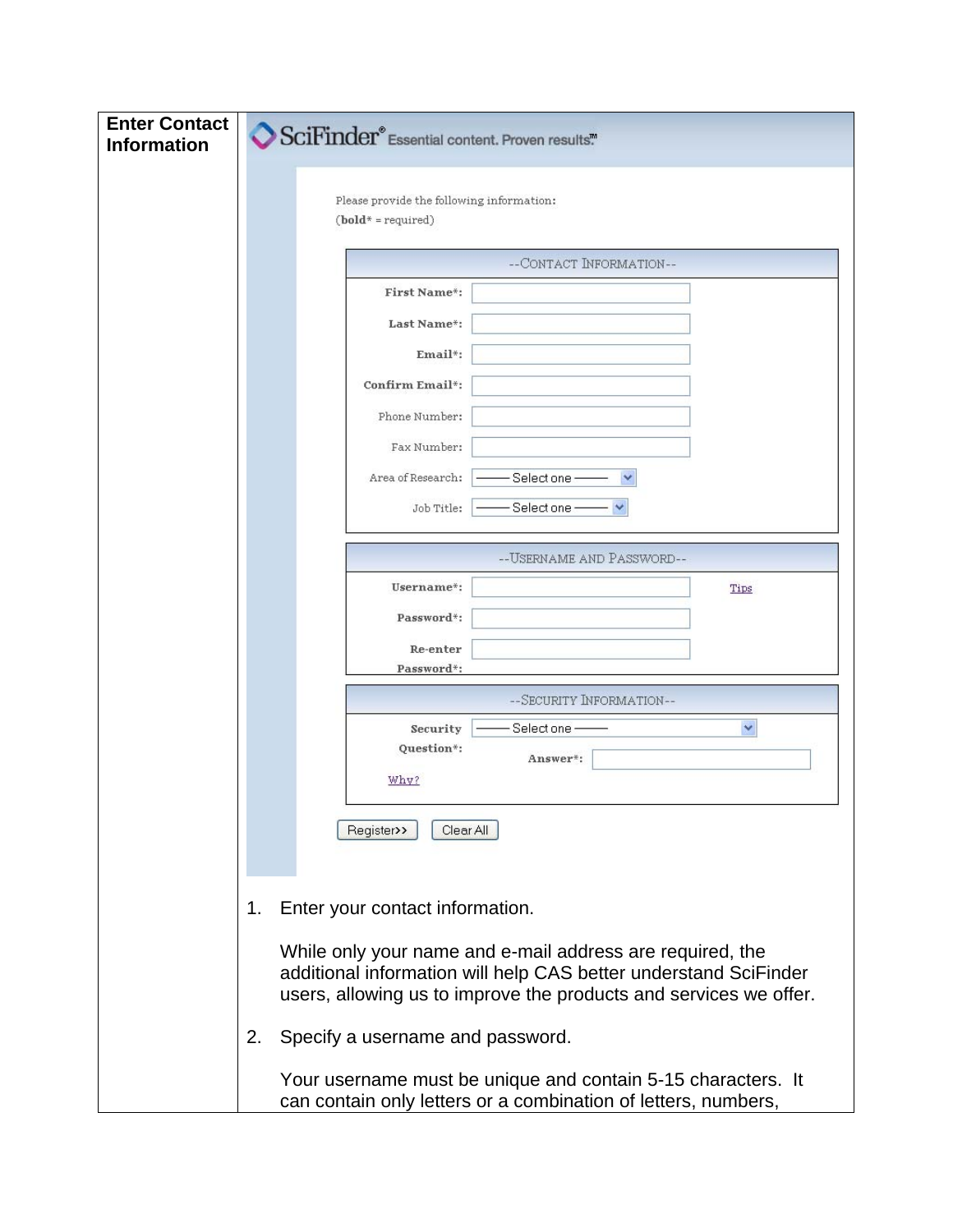|                     | and/or these special characters:                                                                                                |
|---------------------|---------------------------------------------------------------------------------------------------------------------------------|
|                     | - (dash)                                                                                                                        |
|                     | $_$ (underscore)<br>. (period)                                                                                                  |
|                     | @ (at symbol)                                                                                                                   |
|                     |                                                                                                                                 |
|                     | Your password must contain 7-15 characters and include at least<br>three of the following:                                      |
|                     | Letters<br>$\bullet$<br>Mixed upper- and lowercase letters                                                                      |
|                     | <b>Numbers</b>                                                                                                                  |
|                     | Non-alphanumeric characters (e.g., @, #, %, &, *)<br>$\bullet$                                                                  |
|                     | Select a security question from the drop-down list and provide the<br>3.<br>answer.                                             |
|                     | Click Register.<br>4.                                                                                                           |
|                     | A message indicates that you will receive an e-mail message from CAS<br>at the address you provided within the form.            |
| <b>Complete</b>     | Open and read the e-mail message from CAS.<br>1.                                                                                |
| <b>Registration</b> |                                                                                                                                 |
| <b>Process</b>      | Note: If you have not received an e-mail from CAS within 30<br>minutes after submitting your Self-Registration form, the CAS e- |
|                     | mail may have been diverted into your "spam" folder by your e-mail                                                              |
|                     | or your institution's e-mail "spam filter". Check any local spam filter                                                         |
|                     | file and/or contact your institution's IT help desk.                                                                            |
|                     |                                                                                                                                 |
|                     | From: CAS                                                                                                                       |
|                     | Dear registered_user,                                                                                                           |
|                     | To complete your SciFinder registration, you must click the link provided below.                                                |
|                     | https://scifinder-test.cas.org:82/registration/completeRegistration.html?respKey=                                               |
|                     | This link is valid for only one use and will expire within 48 hours.                                                            |
|                     | If you need assistance at any time, consult the key contact at your organization.                                               |
|                     |                                                                                                                                 |
|                     | Click the link within the e-mail message to complete the registration<br>2.                                                     |
|                     | process. A confirmation page is displayed.                                                                                      |